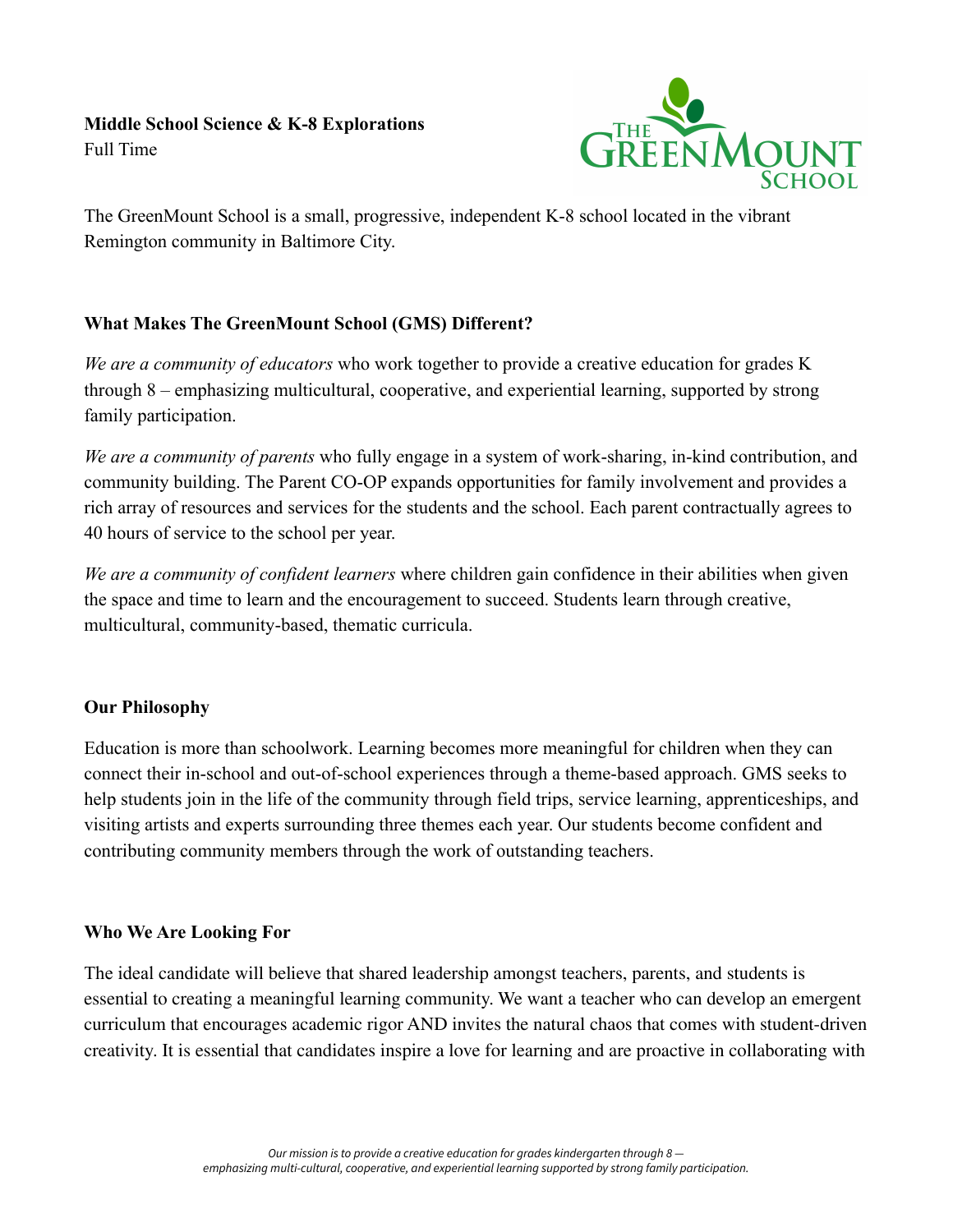others. Additionally, we are looking for reflective practitioners who embrace a culture of revision, not just for students but also for themselves.

The GreenMount School is committed to leadership in multicultural education and a culturally diverse faculty and staff. The school, therefore, seeks applications from candidates who will contribute to an atmosphere in which all are valued and supported.

**Middle School Science**: Observe, Classify, Compare, Use Numbers, Predict, Measure, Sequence, Collect Evidence, Experiment, Control/Test Situations. Across grade and ability levels, GreenMount students learn fundamental science skills through an inquiry-based program.

**Environmental Explorations:** Explorations is an open-ended course of study for grades K–8, centering on ecological exploration and the study and understanding of artificial and natural environments. This program employs the guiding principles of Appreciation, Advocacy, and Action. The Explorations program includes overnight camping trips for students in grades 4–8, outdoor observations, and gardening for every grade level.

### **Essential Duties and Responsibilities**

- Develop and teach highly engaging, academically rigorous lessons that align with The GreenMount School philosophy and mission
- Adapt instructional methods to the varying aptitude, developmental stages, and learning styles of the children in their classroom
- Collaborate with colleagues to share best practices and ensure student mastery of curriculum
- Embrace the messiness of working in a child-centered school in which emergent curriculum and outside learning opportunities require day-to-day flexibility and lesson-adaptability
- Create lessons and experiences that challenge and inspire students to develop critical thinking and inquiry skills and apply them in multidisciplinary, real-world activities and learning experiences
- Establish and uphold classroom routines that resonate with the Pillars of GreenMount Academics, Civility, Community, and Integrity - to ensure a safe, respectful, and caring environment
- Observe and evaluate each student's academic, social, and emotional growth; keep appropriate records; send weekly reports; prepare student evaluations, and share student progress with the middle school team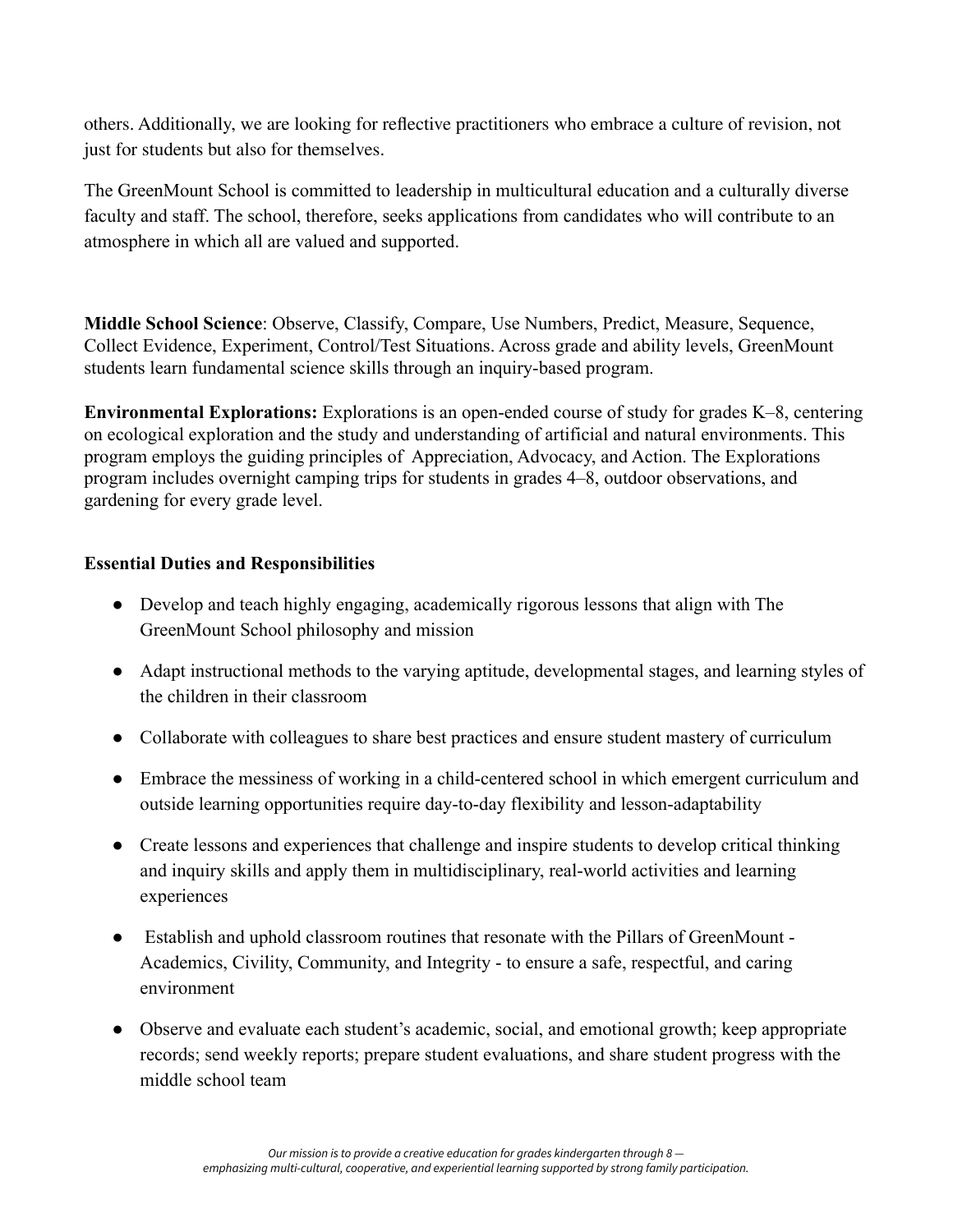- Establish and develop close relationships with families, including phone calls, conferences, and regular emails
- Foster a classroom environment that welcomes students to become reflective learners who are able to advocate for their learning styles
- Collaborate with faculty to develop a theme studies curriculum and performance task for students based on the three themes each year.
- Other duties as assigned

## **Qualifications**

The ideal candidate will be warm and energetic, have excellent communication skills, and possess an entrepreneurial work ethic. Previous experience in an independent school setting and an understanding of progressive education are a plus.

- A true self-starter with experience. We want someone who can lead a team and can also roll up their sleeves and do the work.
- A genuine love of and dedication to students and their well-being
- Ability to work without supervision and to organize, prioritize, and successfully execute multiple concurrent tasks; to anticipate needs and act accordingly; and to perform with a high degree of initiative and integrity
- Outstanding communication skills, including written communication and personal presentation
- Superior organizational skills and attention to detail
- Ability to work within a team and collaborate with colleagues for a common goal
- Experience developing and implementing inquiry-based science programming in a school setting
- Technology skills as they relate to the position
- A clear understanding of and belief in the school mission and genuine interest in serving The GreenMount School to help it be the best it can be
- Experience working with diverse learners